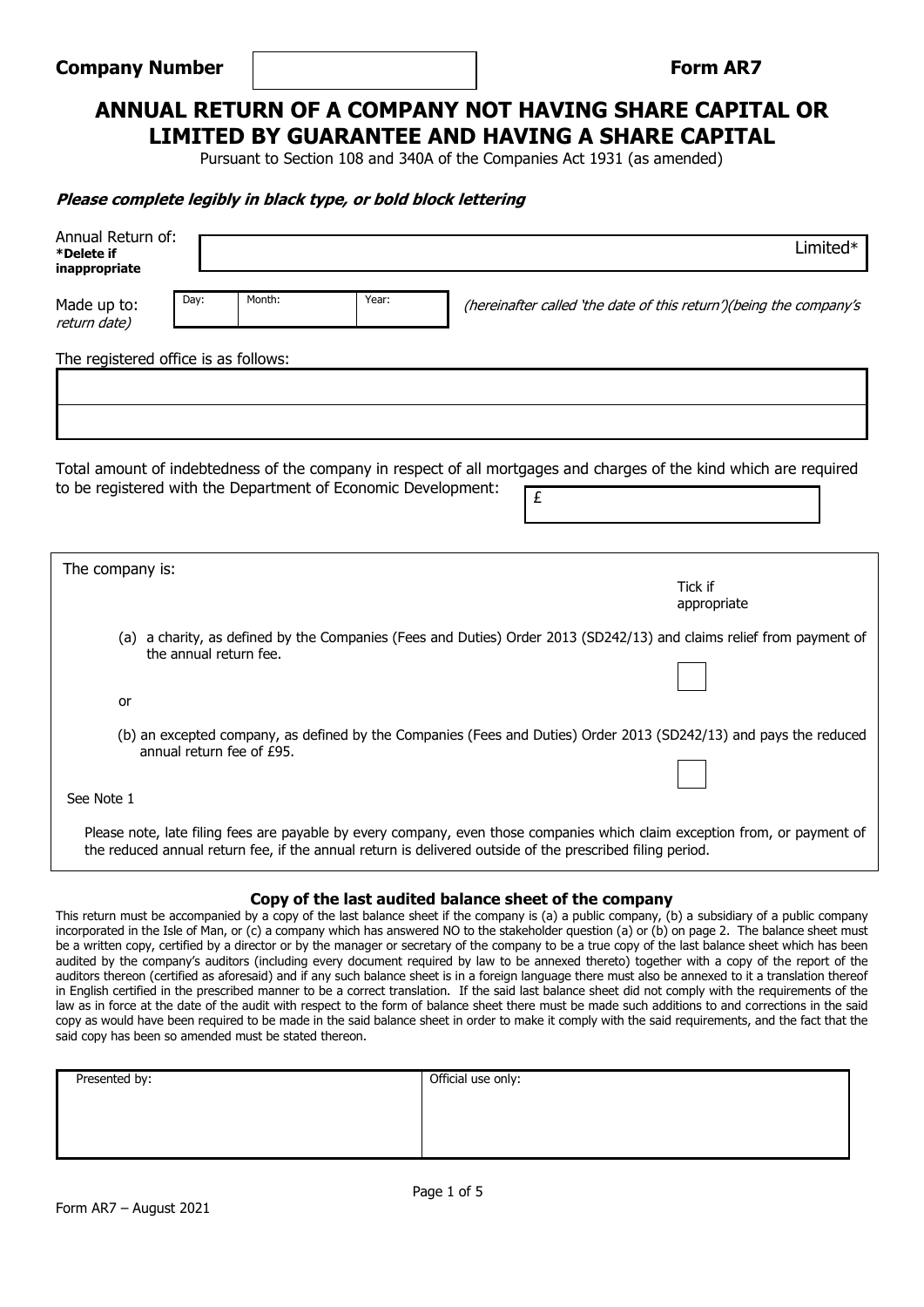## **Company Number Form AR7**

| Has the company been a stakeholder as defined in section 20 of the Timeshare Act 1996 at<br>any time since the last annual return (or incorporation if this is the first annual return)? | <b>YES/NO</b> |
|------------------------------------------------------------------------------------------------------------------------------------------------------------------------------------------|---------------|
| If the answer to the last question is YES and the company is a company limited by shares:                                                                                                |               |
| (a) Has the company issued shares fully paid up in cash of the minimum nominal value<br>required by section 109(3B)(a) of the Companies Act 1931?                                        | <b>YES/NO</b> |
| (b) Does the company hold indemnity insurance, for such sum and in respect of such<br>liabilities as are specified in section 109 (3B)(b) of the Companies Act 1931?                     | <b>YES/NO</b> |
|                                                                                                                                                                                          |               |

Note 1

The following are the definitions contained in the Companies (Fees and Duties) Order 2013 (SD 0242/13):

"charity" means a company which on its return date is registered as a charity under the Charities Registration Act 1989, or a company that is a wholly owned subsidiary of a charity; "Class 4 licenceholder" means a person who holds a licence issued under section 7 of the Financial Services Act 2008 which permits that person to undertake Class 4 regulated activities – corporate services;

"excepted" means a company that is either –

- (a) a qualifying members' club; or
- (b) a property management company;

"property management company" means a non-profit making, non-trading company whose sole purpose is to receive regular payments from occupants of a residential property which are used by that company solely for its administration and management, repair and maintenance of the common parts of that property;

"qualifying members' club" means a club or association –

- (a) which is constituted as a company limited by guarantee and not having a share capital;
- (b) which is established for encourage the educational, recreational, social, sporting or other non-commercial interests of its members;
- (c) membership of which is based primarily upon payment of an annual subscription;

(d) such that any surplus receipts of income over expenditure arising in any accounting period must be used exclusively for the continuance or improvement of the club or association and the service it provides to its members; and (e) where the majority of the activities of the club or association are based in the Isle of Man;

If you would like to be notified about any future changes affecting the Companies Registry, please

add your e-mail address ………………………………………………………………………………………………..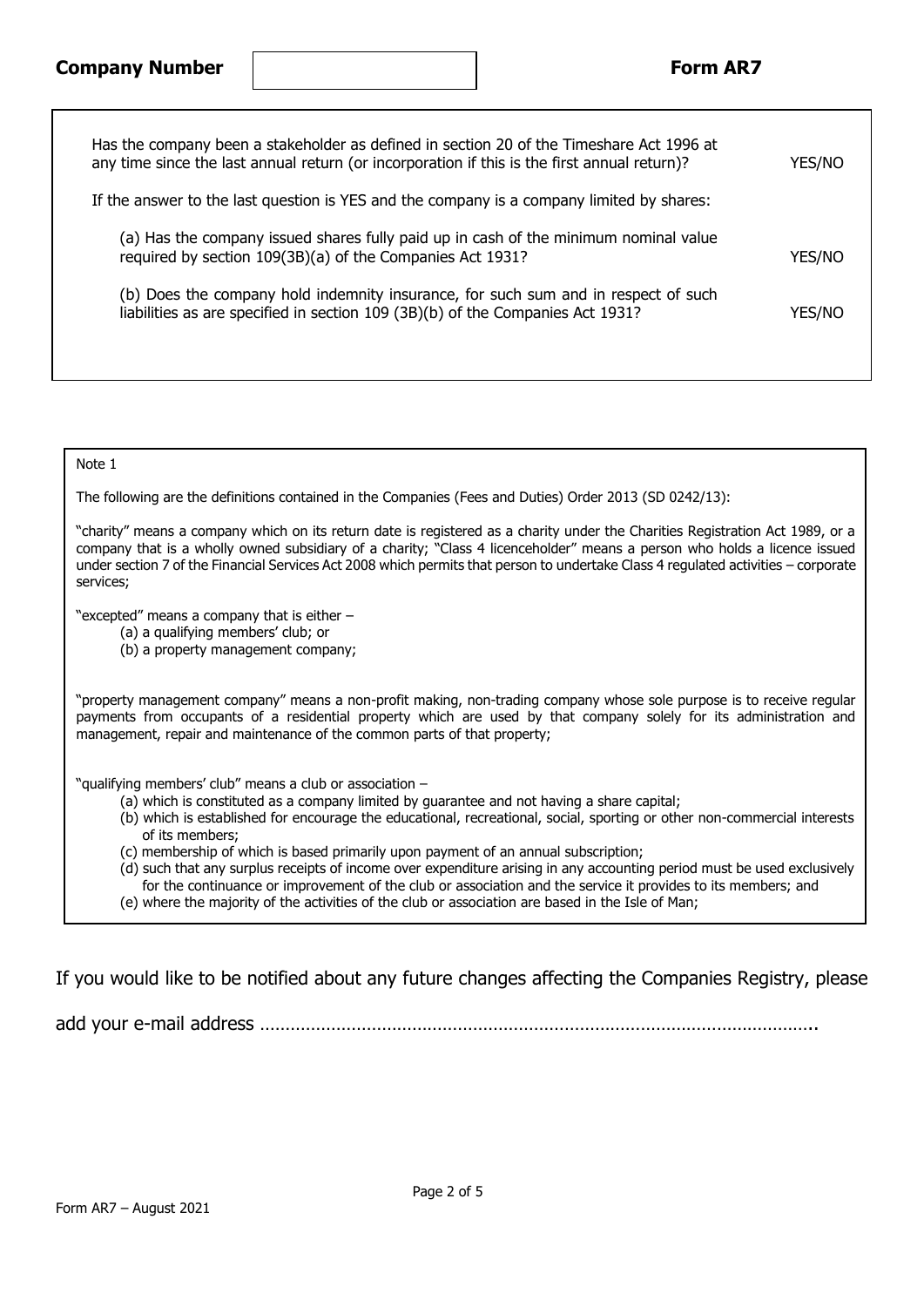# **Declaration regarding preparation of accounting statements and maintenance of accounting records**

#### **Please complete Parts 1 and 2**

- 1. The Company:
	- (a) has caused its financial statements to be properly prepared in accordance with the applicable Companies Acts for the financial period ended  $\frac{1}{2}$

**or**

(b) was incorporated on  $\sqrt{a}$  and is not yet required by the applicable Companies Acts to prepare its first set of financial statements; 2

**or**

- (c) has not yet prepared financial statements in accordance with the applicable Companies Acts.2
- 2. The company [has]2 / [has not]2 kept accounting records since [the date referred to in (a) above]2 / [the date of its incorporation]2, which are sufficient both to show and explain the company's transactions and to disclose within a reasonable time and with reasonable accuracy the company's financial position at any time.
	- 1 Please insert the relevant date
	- 2 Please delete this if it does not apply to the company.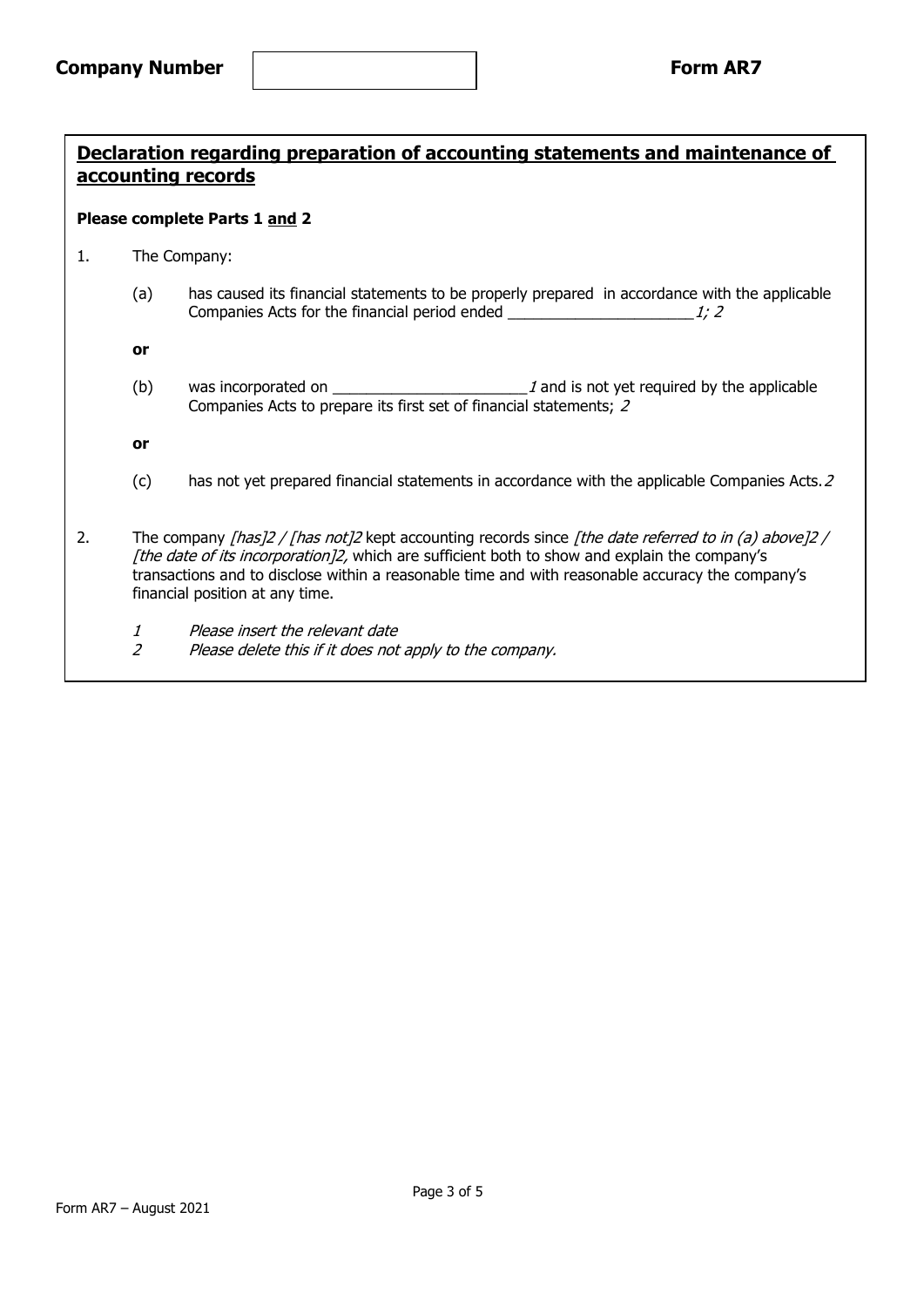| <b>Company Number</b> |  |
|-----------------------|--|
|-----------------------|--|

| Particulars of the directors (a) of                                                                                                                                                                                                                                                                                                                                                                                                                                                                                                                                                                                         |                                                                              | Limited, at the date of this return                             |                |                                                                                                                                                                                                                                |  |  |  |
|-----------------------------------------------------------------------------------------------------------------------------------------------------------------------------------------------------------------------------------------------------------------------------------------------------------------------------------------------------------------------------------------------------------------------------------------------------------------------------------------------------------------------------------------------------------------------------------------------------------------------------|------------------------------------------------------------------------------|-----------------------------------------------------------------|----------------|--------------------------------------------------------------------------------------------------------------------------------------------------------------------------------------------------------------------------------|--|--|--|
| <b>Name</b><br>(Full name required)                                                                                                                                                                                                                                                                                                                                                                                                                                                                                                                                                                                         | <b>Previous Name(s)</b>                                                      | <b>Nationality</b><br>(& nationality of origin<br>if different) | Occupation (b) | <b>Usual residential address</b>                                                                                                                                                                                               |  |  |  |
|                                                                                                                                                                                                                                                                                                                                                                                                                                                                                                                                                                                                                             |                                                                              |                                                                 |                |                                                                                                                                                                                                                                |  |  |  |
|                                                                                                                                                                                                                                                                                                                                                                                                                                                                                                                                                                                                                             |                                                                              |                                                                 |                |                                                                                                                                                                                                                                |  |  |  |
|                                                                                                                                                                                                                                                                                                                                                                                                                                                                                                                                                                                                                             |                                                                              |                                                                 |                |                                                                                                                                                                                                                                |  |  |  |
|                                                                                                                                                                                                                                                                                                                                                                                                                                                                                                                                                                                                                             |                                                                              |                                                                 |                |                                                                                                                                                                                                                                |  |  |  |
|                                                                                                                                                                                                                                                                                                                                                                                                                                                                                                                                                                                                                             |                                                                              |                                                                 |                |                                                                                                                                                                                                                                |  |  |  |
|                                                                                                                                                                                                                                                                                                                                                                                                                                                                                                                                                                                                                             |                                                                              |                                                                 |                |                                                                                                                                                                                                                                |  |  |  |
|                                                                                                                                                                                                                                                                                                                                                                                                                                                                                                                                                                                                                             | Particulars of the person(s) who is secretary (c) at the date of this return |                                                                 |                |                                                                                                                                                                                                                                |  |  |  |
|                                                                                                                                                                                                                                                                                                                                                                                                                                                                                                                                                                                                                             |                                                                              |                                                                 |                |                                                                                                                                                                                                                                |  |  |  |
|                                                                                                                                                                                                                                                                                                                                                                                                                                                                                                                                                                                                                             |                                                                              |                                                                 |                |                                                                                                                                                                                                                                |  |  |  |
| (a) 'Director' includes any person who occupies the position of a Director by whatever name called, and any person in accordance with whose directions or instructions the Directors of a<br>Company are accustomed to act.<br>(b) In the case of an individual who has no business occupation but holds any other directorship or directorships particulars of that directorship or of some one of those directorships must be<br>entered.<br>(c) In the case of a Corporation its Corporate Name and Registered or Principal Office should be shown.                                                                      |                                                                              |                                                                 |                |                                                                                                                                                                                                                                |  |  |  |
| Certificate to be given by a private company - I certify that the Company has not since the date of the last Annual Return, issued any invitation to the public to<br>subscribe for any Shares or Debentures of the Company. (Delete if not appropriate)<br>Beneficial Ownership Act 2017 - I confirm that the entity has complied with its obligations under the Beneficial Ownership Act 2017 and that the required details in<br>respect of any beneficial owner have been submitted to the nominated officer. (Only Delete if the Beneficial Ownership Act 2017 does not apply and complete<br>the statement on page 5) |                                                                              |                                                                 |                |                                                                                                                                                                                                                                |  |  |  |
|                                                                                                                                                                                                                                                                                                                                                                                                                                                                                                                                                                                                                             |                                                                              |                                                                 |                |                                                                                                                                                                                                                                |  |  |  |
|                                                                                                                                                                                                                                                                                                                                                                                                                                                                                                                                                                                                                             |                                                                              |                                                                 |                |                                                                                                                                                                                                                                |  |  |  |
|                                                                                                                                                                                                                                                                                                                                                                                                                                                                                                                                                                                                                             |                                                                              |                                                                 |                | Date and the contract of the contract of the contract of the contract of the contract of the contract of the contract of the contract of the contract of the contract of the contract of the contract of the contract of the c |  |  |  |
|                                                                                                                                                                                                                                                                                                                                                                                                                                                                                                                                                                                                                             | Page 4 of 5                                                                  |                                                                 |                |                                                                                                                                                                                                                                |  |  |  |

Form AR7 – August 2021